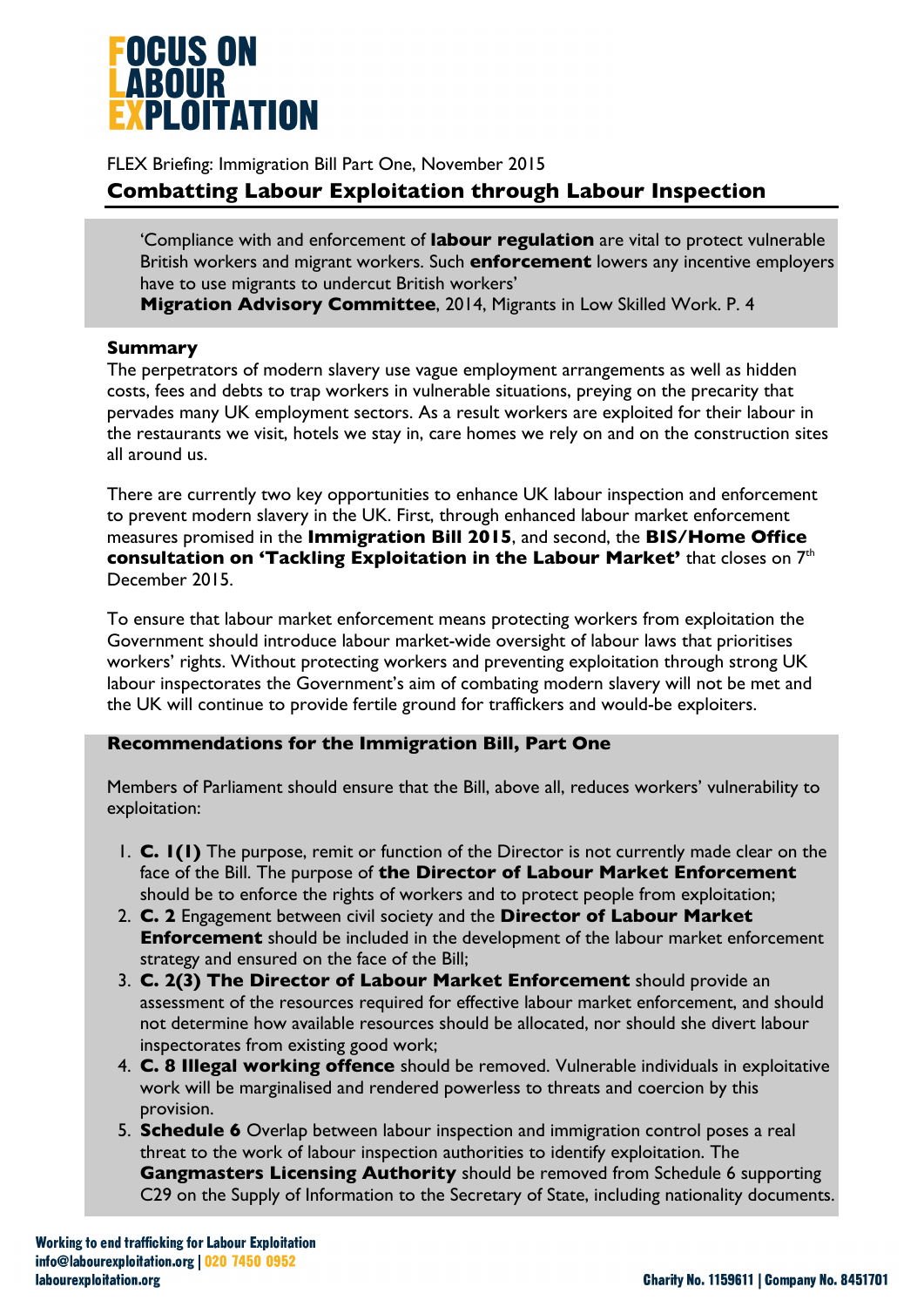

### **Background**

Whilst the Government suggests up to 13,000 people could be trapped in modern slavery in the UK,<sup>1</sup> efforts to prevent people from becoming victims are limited. Modern slavery involves the coercion of people for profit, and perpetrators use threats and abuse to keep victims under their control. The Gangmasters Licensing Authority (GLA) works as an effective labour inspectorate to prevent modern slavery in the sectors in which it operates and yet it is restricted in remit, resources and powers. Experts, including Focus on Labour Exploitation (FLEX), have highlighted the importance of labour inspection in the UK as a means of preventing labour abuses from developing in to labour exploitation.

**Centre for Social Justice:** 'The remit of the Gangmasters' Licensing Authority should be extended to include additional sectors where high volume cheap labour is employed, such as non-food manufacturing, the hospitality industry and construction work'2

In 2015 the UK Modern Slavery Act came into force, imposing tough new penalties on perpetrators of modern slavery offences. When first introducing the Bill the Home Secretary made strong commitments to end modern slavery promising to 'stop it at source'.<sup>3</sup> Section 55 of the Modern Slavery Act, which undertakes to review the role of the GLA is a first step towards meeting this promise and preventing modern slavery from taking root in the UK.

The Government's open consultation on 'Labour market exploitation: improving enforcement' fulfils the commitment made in Section 55 of the Modern Slavery Act. However, **this consultation threatens to weaken the critical role of the GLA in monitoring and upholding labour standards through licensing**. The licensing model operated by the GLA was introduced in order to ensure a level playing field between labour providers. This system and the monitoring of gangmaster compliance with the GLA's eight licensing standards ensures parity between providers and reduces the risk of exploitation of workers. Indeed according to a 2015 survey by the Association of Labour Providers, 93 percent of labour providers support licensing.

Moves to link the GLA to immigration control efforts are also dangerous and damaging to its effectiveness. Some 78 percent of potential victims exploited for labour in the UK have the right to work here as European Economic Area nationals. <sup>4</sup> Whilst people may have the right to work on paper, in practice all migrants, documented and undocumented, face obstacles to accessing their labour rights. Migrants can be marginalised, stigmatised and made to think that they are not entitled to the same rights as British citizens. Labour inspectors tasked with checking the legal status of workers are prevented from gaining the trust of workers that is essential to uncovering exploitation.

### **Detail on proposed amendments**

### **1. Purpose of the Director of Labour Market Enforcement**

Case studies documented by FLEX show that where labour inspection is confused with immigration control or the mandate of inspectors is not clear, vulnerable workers are not uncovered. The proposed Director of Labour Market Enforcement will report to both the

 <sup>1</sup> Home Office, 2014, Modern Slavery: An application of multiple systems estimation.

<sup>&</sup>lt;sup>2</sup> Centre for Social Justice, 2013, It Happens Here. P.139<br><sup>3</sup> Draft Modern Slavery Bill, 2013.

<sup>4</sup> National Crime Agency, 2014, NCA Strategic Assessment: The Nature and Scale of Human Trafficking in 2013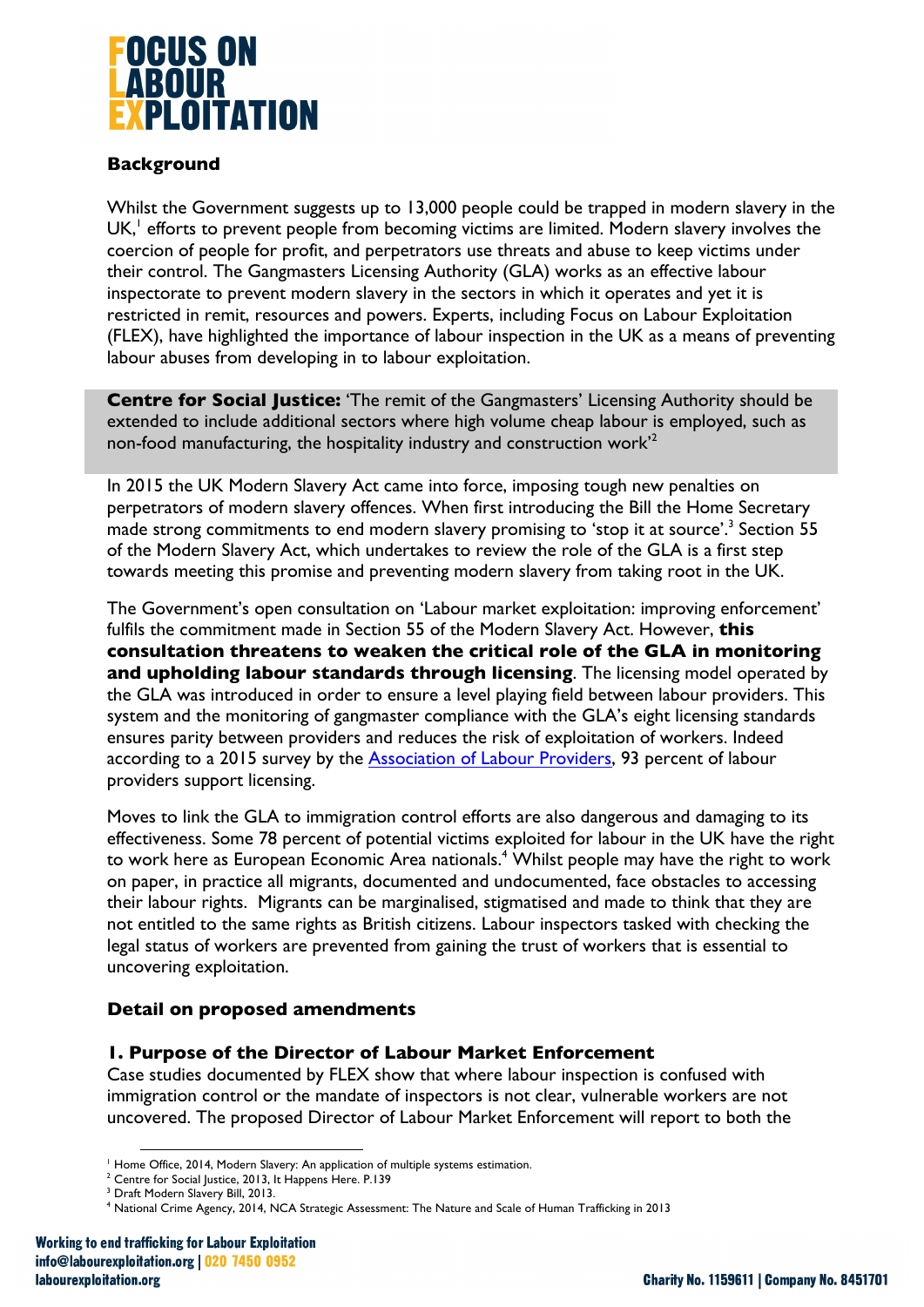

Home Secretary and the Secretary of State for Business Innovation and Skills. The presence of this post in an Immigration Bill and the possible breadth of scope of the role brings concerns about overlap between immigration control and labour market enforcement.

The enforcement of labour standards ensures that there is a level playing field across the labour market and means that unscrupulous employers prevented from exploiting undocumented workers for profit. However, combining labour inspection with immigration control threatens the trust and relationships built by labour inspectors and therefore the capacity to identify vulnerable workers. The OECD has commented that 'A rising challenge to effective labour inspection is the increasingly widespread imposition of measures that compel labour inspectors to conduct immigration enforcement activity as part of their workplace inspection agenda.' and the International Labour Organization (ILO) confirms that 'The primary duty of labour inspectors is to protect workers and not to enforce immigration law'.

Comparable roles in the UK have a clear mandate set out on the face of the Act that created them: the Independent Anti-Slavery Commissioner has his 'general functions' set out in Section 41 of the Modern Slavery Act 2015; the Commissioner for Victims and Witnesses has general functions of which the core purpose is to promote the interests of victims and witnesses set out in the Victims Act 2004; and the Children's Commissioner has a 'primary function' promoting and protecting the rights of children in England set out in the Children and Families Act 2014. Yet the Director of Labour Market Enforcement in the Immigration Bill has no functions or terms of appointment set out on the face of the Bill. The primary activity of the Director is to produce a Strategy that covers non-compliance in the labour market ranging from labour abuses to serious labour exploitation. A role so broad requires a clear set of priorities, to ensure that vulnerable workers are central to work conducted by the Director.

## **2. Civil society engagement with the Director of Labour Market Enforcement is key to their success**

It is important that the Director of Labour Market Enforcement engage with civil society, including anti-trafficking organisations, migrant community representatives, trade unions, businesses and homeless organisations, in the development of the labour market enforcement strategy. Given the lack of a clear remit for the Director, a statutory duty to engage is important to ensure that priorities are rooted in the needs of those vulnerable to exploitation and those seeking to prevent exploitation.

Without a formal duty to consult, the Director risks failing to gain the breadth of frontline expertise required to prepare an evidence-based strategy. With limited resources it will be difficult for the Director to gather the range of information required to complete a comprehensive labour market assessment, and strong engagement mechanisms are therefore required to ensure all expertise is integrated in to the strategy.

### **3. The Director of Labour Market Enforcement power over resources**

The Director should provide an assessment of the resources *required* for effective labour market enforcement, and should not determine how available resources should be allocated. Nor should she divert the labour inspectorates from existing good work. The functions of the labour inspection authorities covered by the Bill are set out in the National Minimum Wage Act 1998, the Employment Agencies Act 1973 and the Gangmasters (Licensing) Act 2004. The labour market standards set out in those Acts need to be enforced based on an assessment of steps needed to combat worker exploitation, rather than the Director shifting resources and functions of labour inspectorates on the basis of a wider set of priorities. The Director should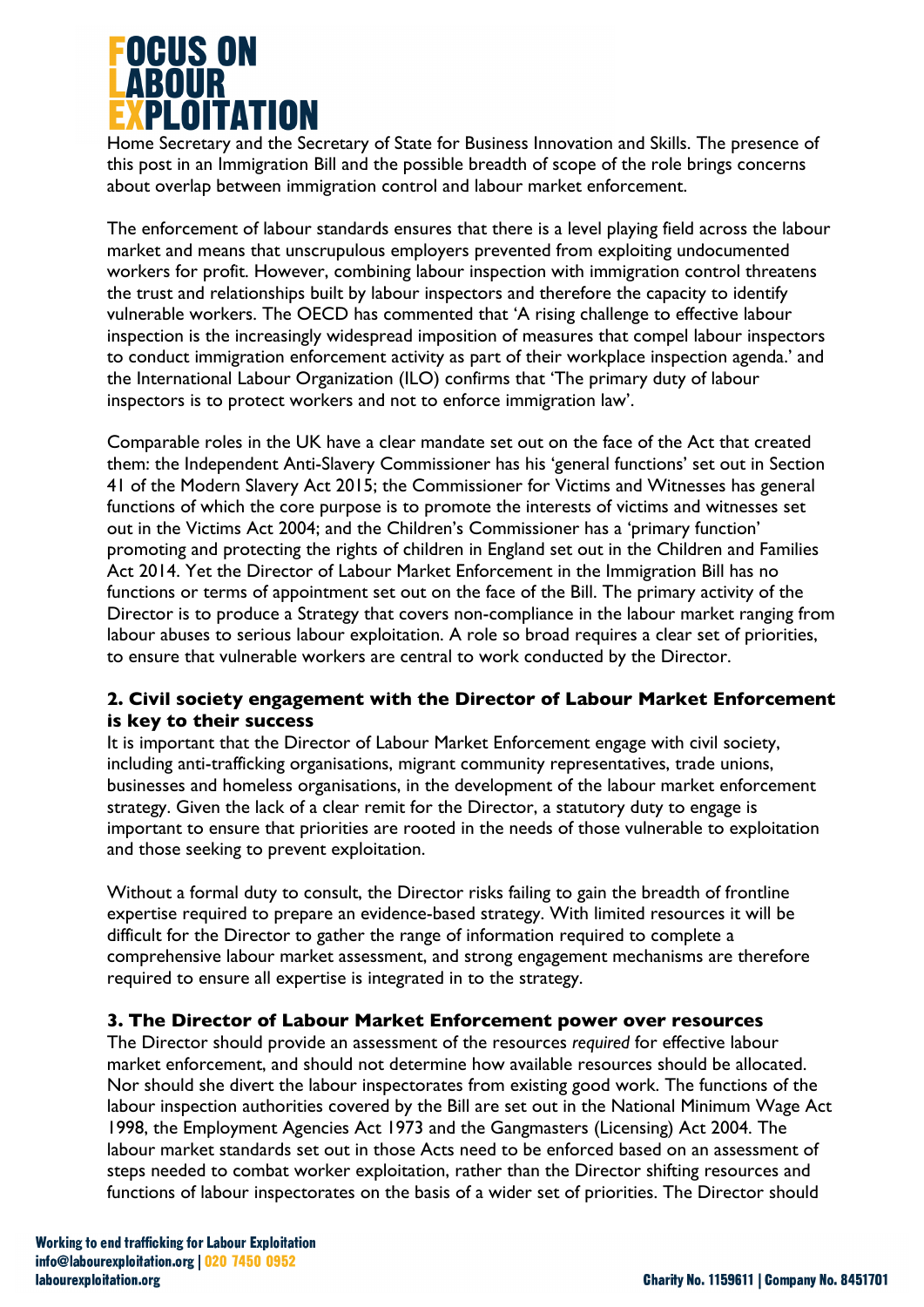

be able to set out what resources are required for such comprehensive enforcement under those Acts, but not to divert existing resources.

The UK has one of the least resourced labour inspectorates in Europe. Even taking all of the inspectorates set out in this Bill together, the UK has just 0.9 inspectors per 100,000 workers – compared to 4.6 in Ireland, 5.1 in the Netherlands, 12.5 in Belgium and 18.9 in France. Labour inspection authorities need more resources, not for existing scarce resources to be moved between them.

In evidence to the Immigration Public Bill Committee, **Sir David Metcalf, Chair of the Government Migration Advisory Committee (MAC)**, advocated for more funding for compliance and enforcement of labour standards:

> We do not have sufficient resources to do the compliance and enforcement as effectively as one would wish. […] In our report, we said in no uncertain terms that there were insufficient resources devoted to enforcement and that the fines and probability of prosecution were basically trivial—I do not think we used that word, but I will use it now.<sup>5</sup>

The Centre for Social Justice, the US Department of State in its annual Trafficking in Persons Report 2015, and the Migration Advisory Committee have all called for the Gangmasters Licencing Authority to have extra resources to accompany an extended remit. If we do one without the other we risk total failure of an agency already stretched beyond its current limited resources.

### **4. The Illegal working offence should be removed**

Vulnerable individuals in exploitative work will be marginalised and rendered powerless to threats and coercion by this provision. The referral form for the UK National Referral Mechanism for victims of modern slavery lists a series of indicators for modern slavery. These include indicators directly linked to the abuse of an individual's status in order to control and coerce them in to exploitation, namely: #1. Distrustful of authorities; #9. Passport or documents held by someone else; and #16. Threat of being handed over to authorities.

These aspects of modern slavery are central to FLEX's opposition to the Clause 8 'offence of illegal working'. FLEX believes this offence would mean: a) that many victims of modern slavery in the UK would not risk referral in to the UK national referral mechanism if a negative conclusive grounds decision could mean imprisonment; and b) that traffickers would use this new offence as a threat by which to coerce victims in to exploitation. Clause 8 disempowers vulnerable workers and empowers would-be exploiters.

Further, imposing fines on undocumented workers serves to only increase their economic precarity and thus their vulnerability to exploitation. The focus of this offence on vulnerable and exploited workers as criminals, could leave the UK at risk of breaching Article 4 of the European Convention of Human Rights due to a failure to prevent, identify and protect victims and potential victims of modern slavery.

### **5. The Gangmasters Licensing Authority should not be tied to immigration control efforts**.

 

<sup>&</sup>lt;sup>5</sup> Sir David Metcalf, Oral Evidence to the Immigration Public Bill Committee, October 2015